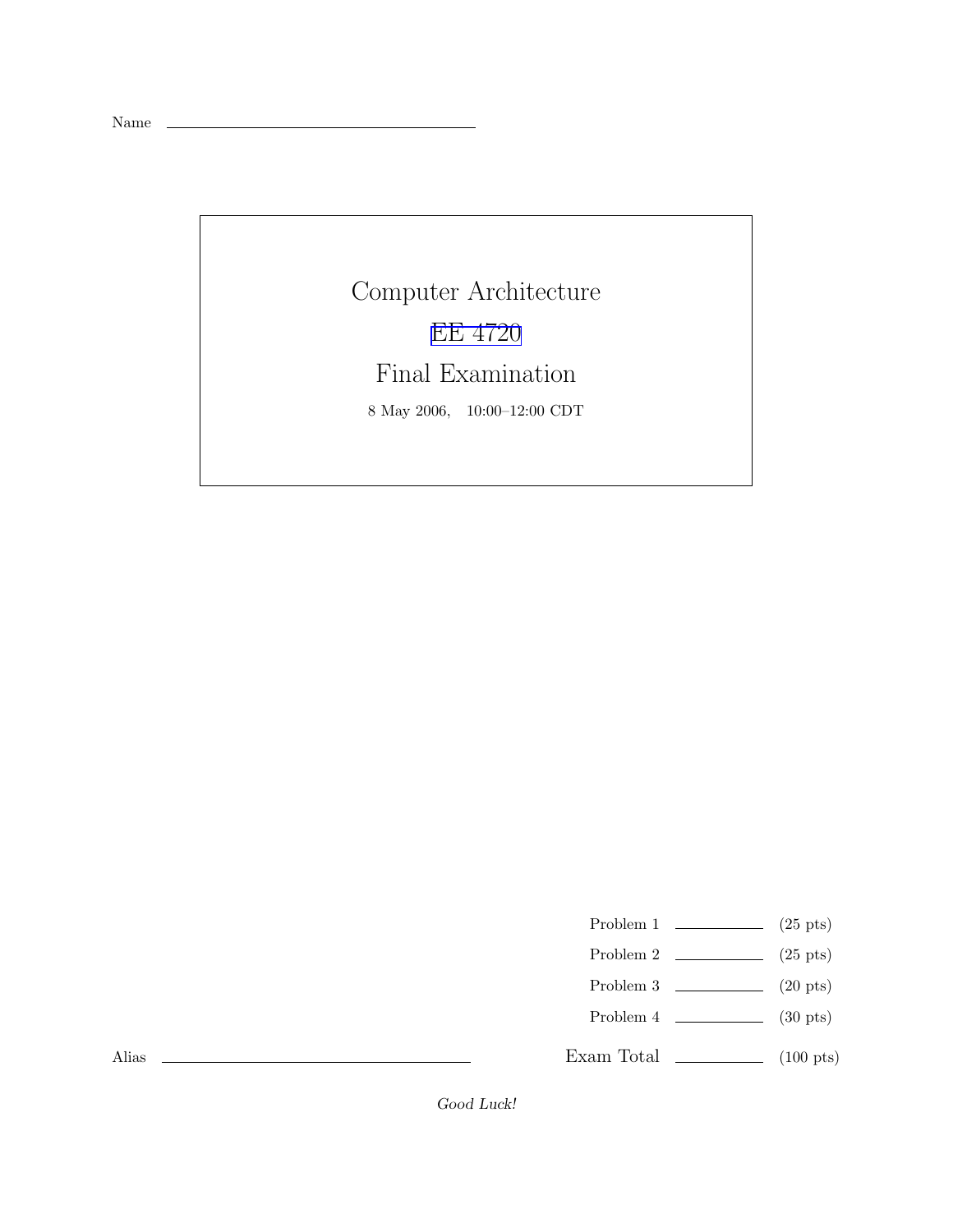Problem 1: The execution of code on a dynamically scheduled scalar MIPS implementation using Method 3 (the only one covered in class) is shown below. Beneath the diagram are signal labels, for example, ID:dst. (25 pts)

(a) On the next page show the values of the signals at the cycles they are used.

- Some values are shown, they are needed to determine other values.
- All values can be determined.
- Ignore the distinction between integer and FP registers.
- The free list contents at cycle zero is shown on the lower right-hand side of the figure on the next page.



Tables for answer on next page.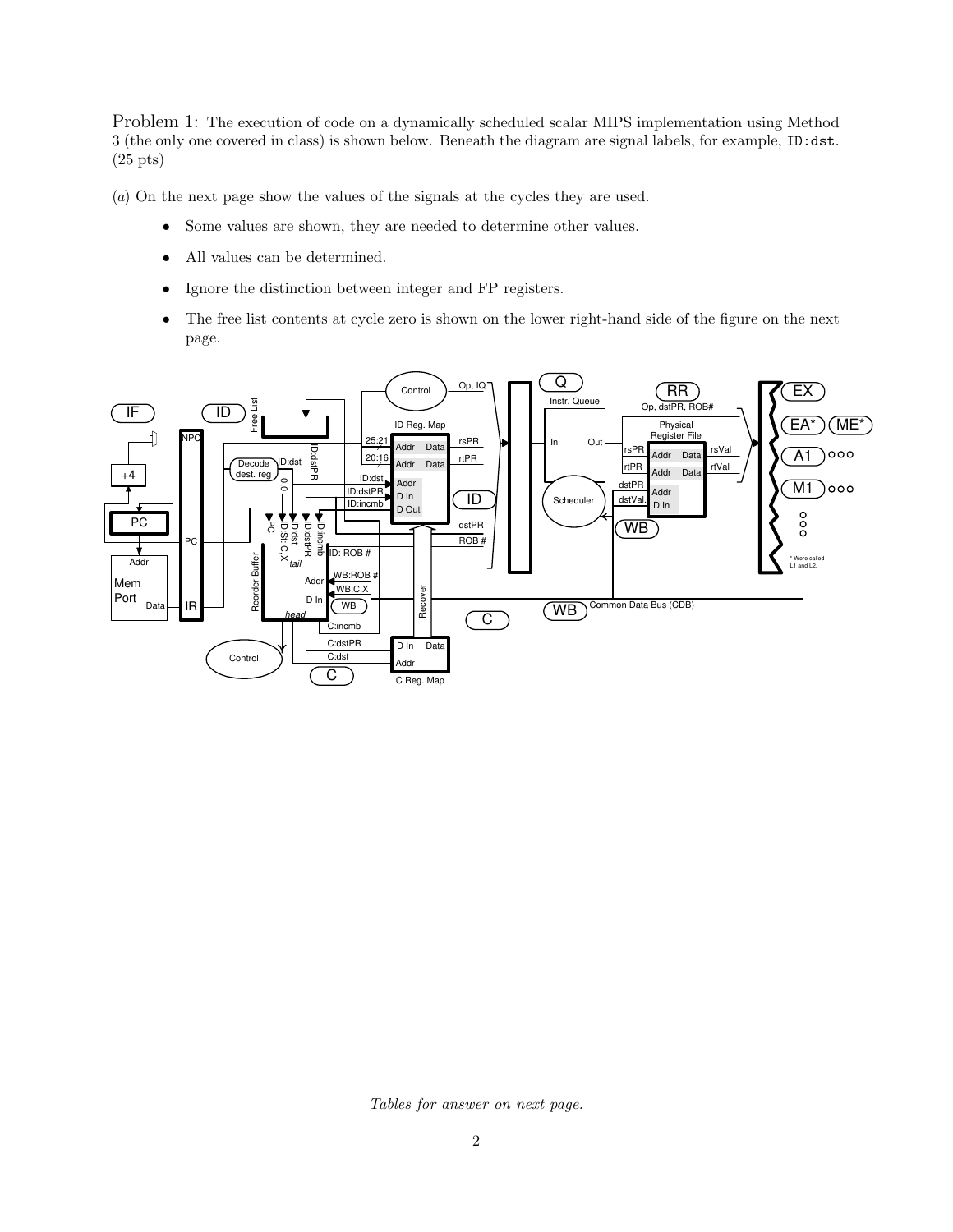

3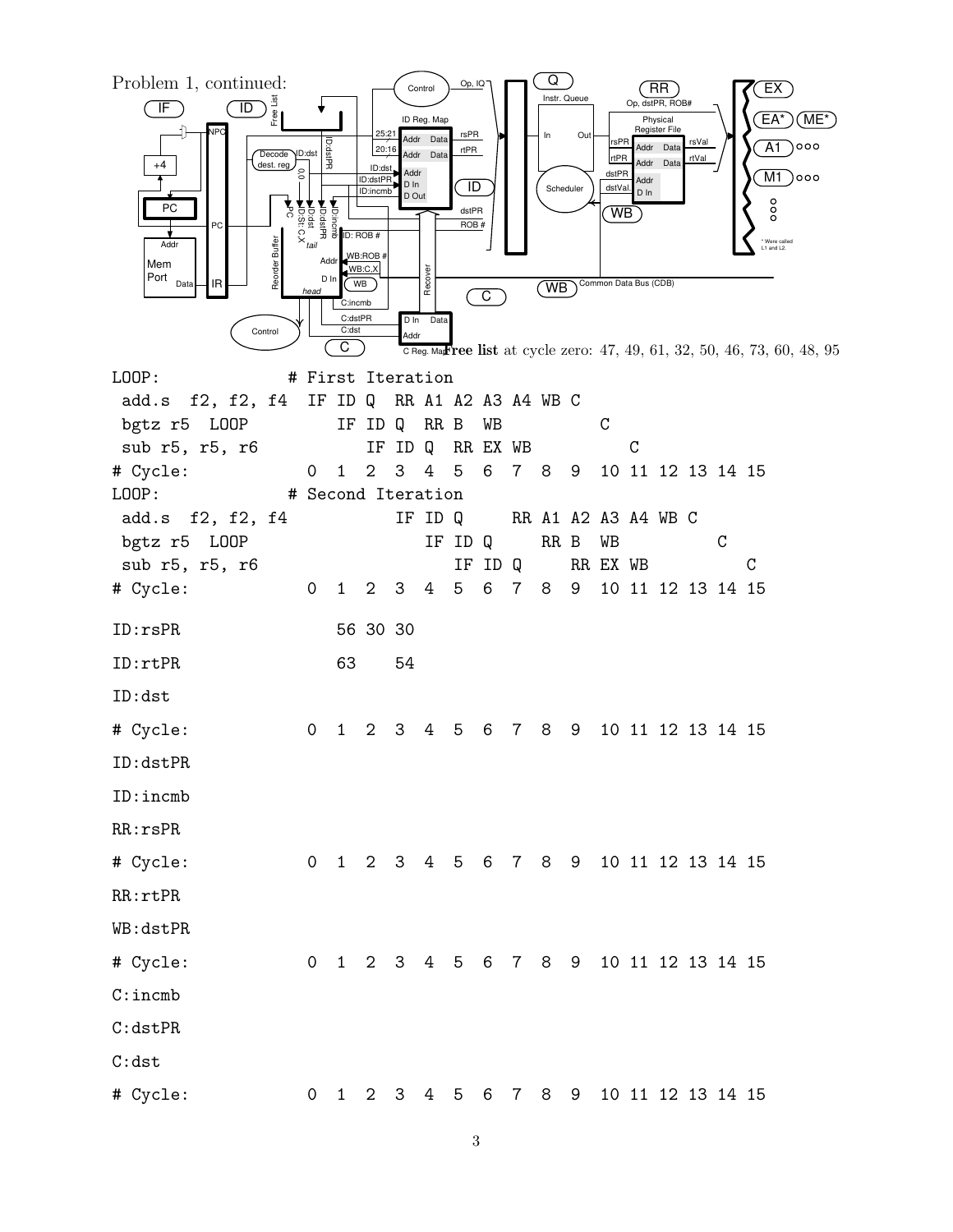

Problem 1, continued: The diagram below is for the same code on the same system as the previous part, except now three iterations are shown.

(b) What is the CPI for a large number of iterations? Hint: It's not 1.

CPI?

(c) Suppose the ROB can hold 256 entries and there are an unlimited number of physical registers. Assuming a very large number of iterations, at about what cycle will fetch stall?

Fetch will stall at cycle  $\approx$ 

(d) Would the code above run faster on a four-way superscalar dynamically scheduled system with the same clock frequency and pipeline depth? Explain.

Circle One: Faster Not Faster.

Because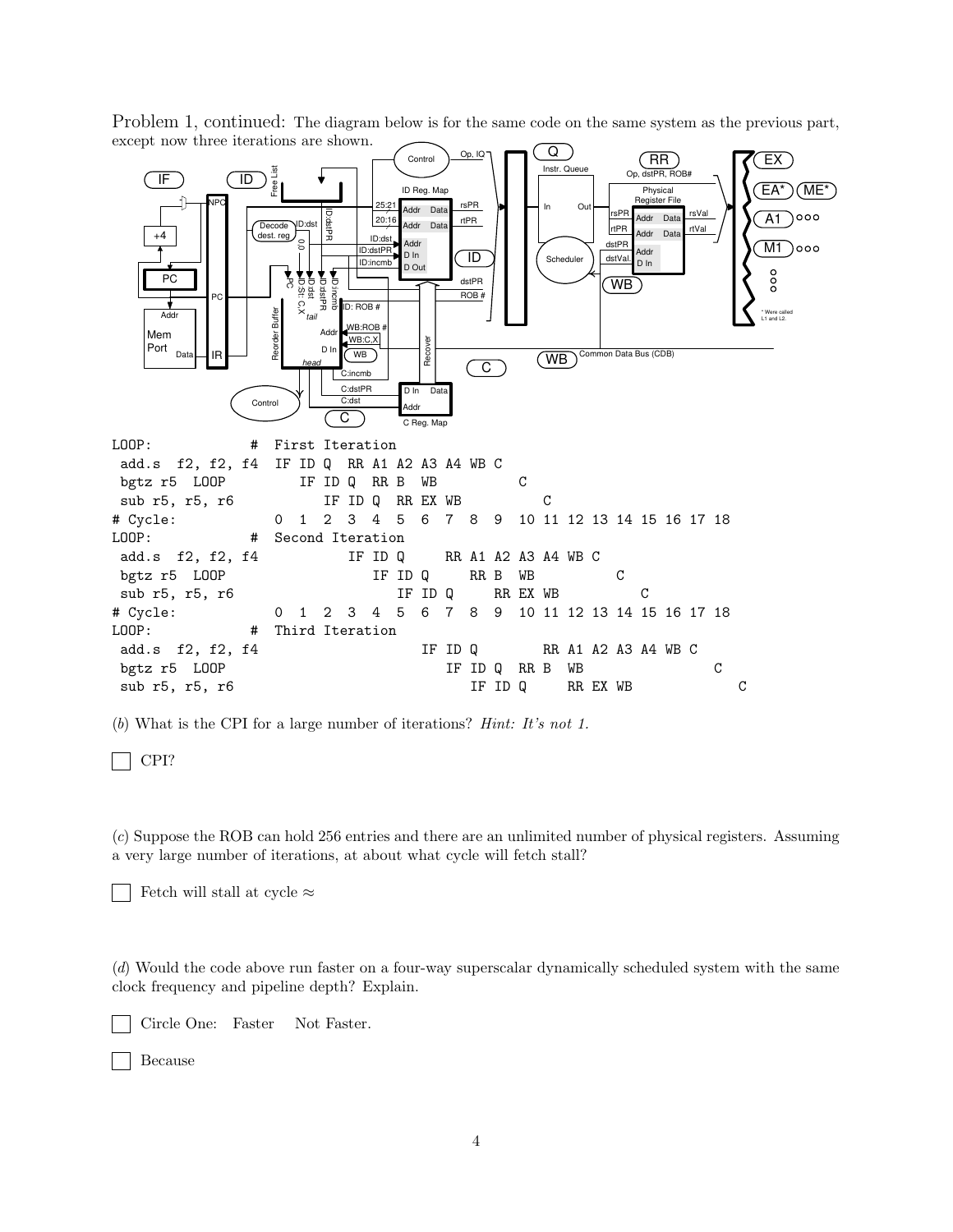Problem 2: The code fragments below run on three systems which are identical except for the branch predictor: One uses a **bimodal** predictor with a  $2^{14}$ -entry BHT, one uses a **local predictor** with an 8-outcome local history and a 2<sup>14</sup>-entry BHT, and one uses a **global predictor** with an 8-outcome global history. (25 pts)

(a) Provide the information requested below.

- All accuracies are after warmup.
- For the warmup time show the approximate number of times the predicted branch needs to be executed before the predictor reaches its warmup accuracy. Assume the 2-bit counters start out at 0 or 3, whichever is worse.

```
BIG:addi r3, r0, 3
LP: bne r3, r0 LP # Iterates four times.
    addi r3, r3, -1
    lw r1,0(r2)
C2: beq r1, 0 SK # T N T T N T N T T N T T N T T N T T N T ...
    nop
    nop
SK: j BIG
    addi r1, r1, 4
    Bimodal: accuracy on C2:
   Bimodal: warmup time on C2:
   Local: accuracy of C2:
   Local: warmup time on C2:
   Local: smallest history size needed for 100% accuracy on C2:
   Global: accuracy on C2:
   Global: warmup time on C2:
```
Global: smallest history size needed for 100% accuracy on C2:

 $\mathbf{L}$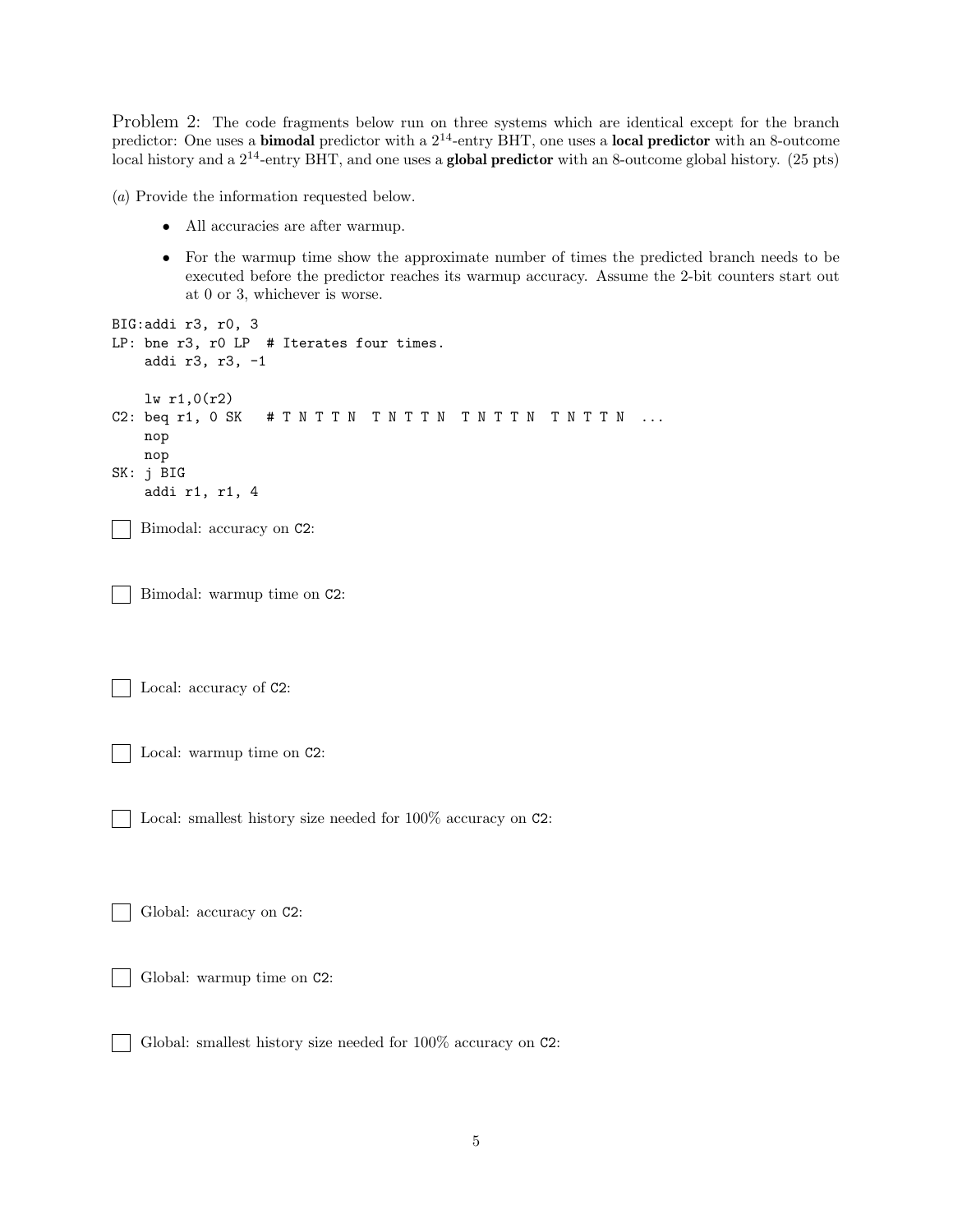## Problem 2, continued:

(b) The code below is similar to the code on the previous page except the four-iteration loop has been replaced by two random branches. Each random branch will be taken with probability .5 and the outcome is independent of everything, including the other random branch.

```
BIG:lb r3, 0(r4)
    beq r3, r0 S2 # Random.
    lb r3, 1(r4)
S2: beq r3, r0 S3 # Random.
    addi r4, r4, 2
S3: nop
    lw r1,0(r2)
C2: beq r1, 0 SK # T N T T N T N T T N T N T T N T N T T N ...
    nop
    nop
SK: j BIG
    addi r1, r1, 4
   Global: accuracy on C2:
   Explain using GHR values.
   Global: warmup time on C2:
   Explain using GHR values.
   Global: smallest history size needed for 100% accuracy on C2:
```
Explain using GHR values.  $\mathcal{L}$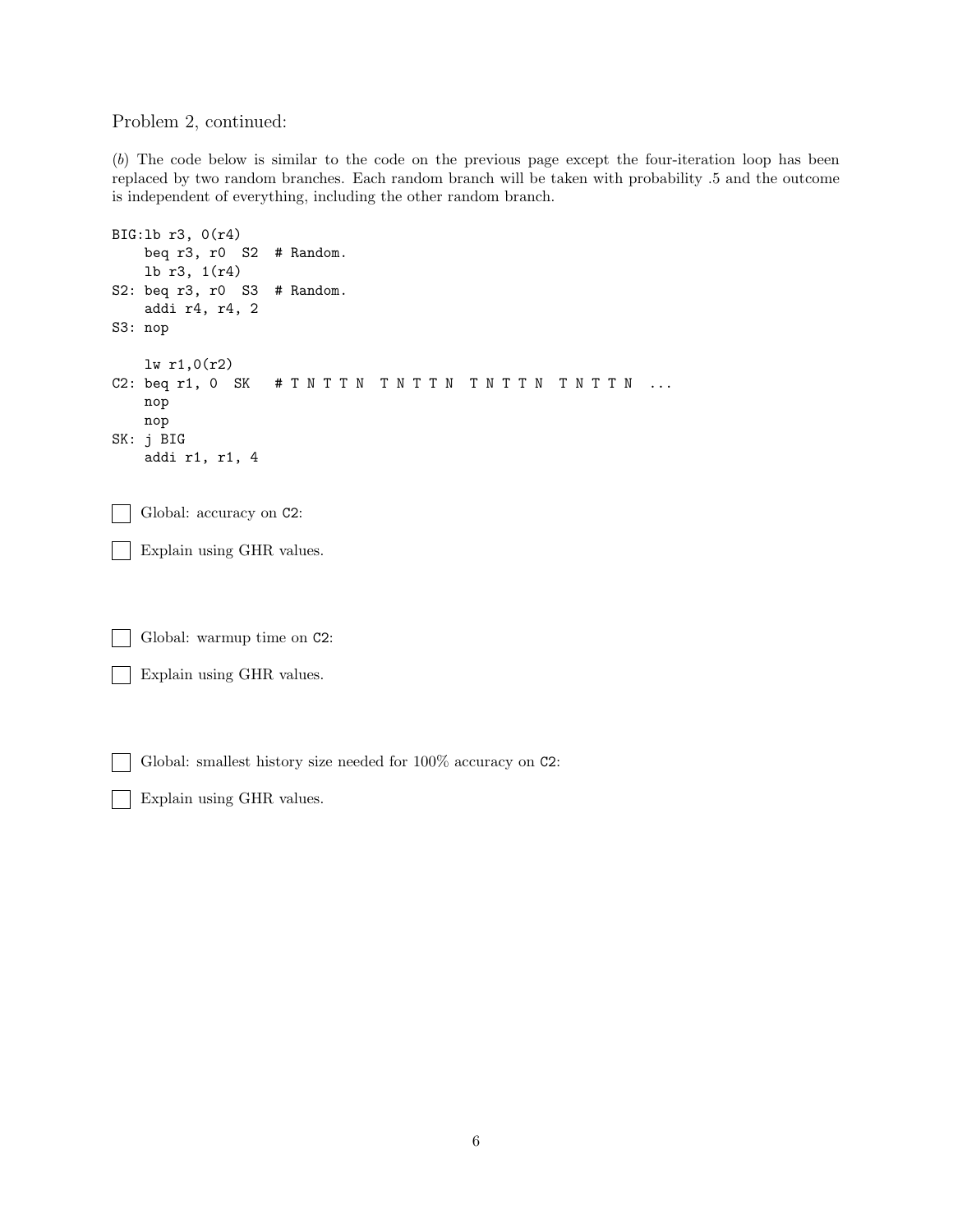Problem 3: The diagram below is for a 64-MiB  $(2^{26}$ -character) 16-way set-associative cache on a system with the usual 8-bit characters. (20 pts)

(a) Answer the following, formulæ are fine as long as they consist of grade-time constants.

Fill in the blanks in the diagram.



Show the address bit categorization. Label the sections appropriately. (Alignment, Index, Offset, Tag.)  $\blacksquare$ 



Memory Needed to Implement (Indicate Unit!!):  $\blacksquare$ 

Line Size (Indicate Unit!!):  $\mathbf{I}$ 

Show the bit categorization for a direct mapped cache with the same capacity and line size.

| Address: |  |  |
|----------|--|--|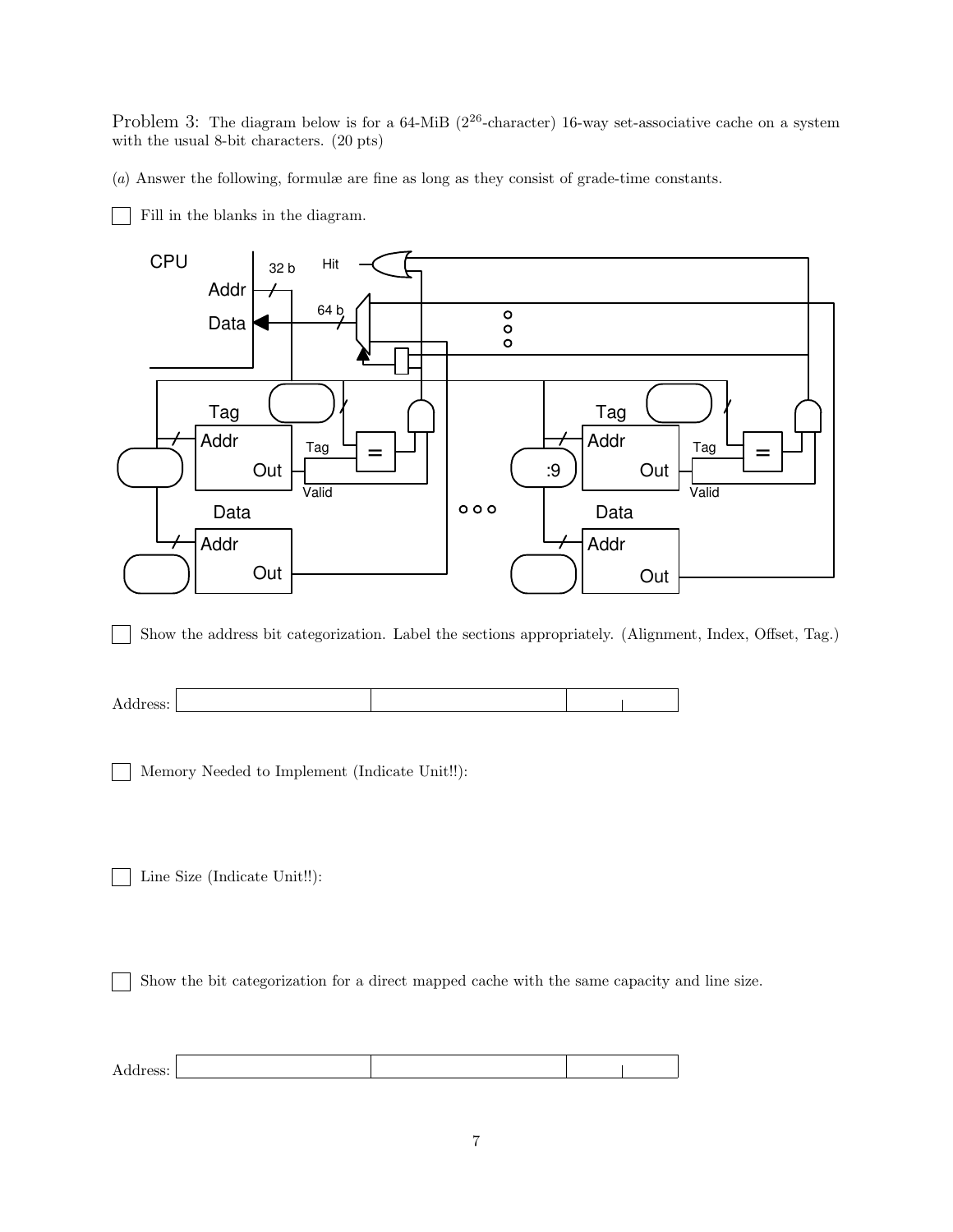Problem 3, continued: For the problems on this page use the cache from the previous page.

(b) The code below runs on the same cache as the first part of this problem. Initially the cache is empty; consider only accesses to the array.

What is the hit ratio running the code below? Explain

```
double sum = 0.0;
char *a = 0x2000000; // sizeof(char) = 1 character.
int i;
int ILIMIT = 1 << 27; // = 2^{27}for(i=0; i<ILIMIT; i++) sum += a[ i ];
for(i=0; i<ILIMIT; i++) sum += a[i];
```
(c) The slightly different code below runs on the same cache as the first part of this problem. Initially the cache is empty; consider only accesses to the array.

Find the hit ratio. Very briefly explain.

```
double sum = 0.0;
char *a = 0x2000000; // sizeof(char) = 1 character.
int i;
int ILIMIT = 1 \leq 27;
for(i=0; i<IIIMIT; i++) sum += a[i];for(i=ILIMIT-1; i>=0; i--) sum += a[i];
```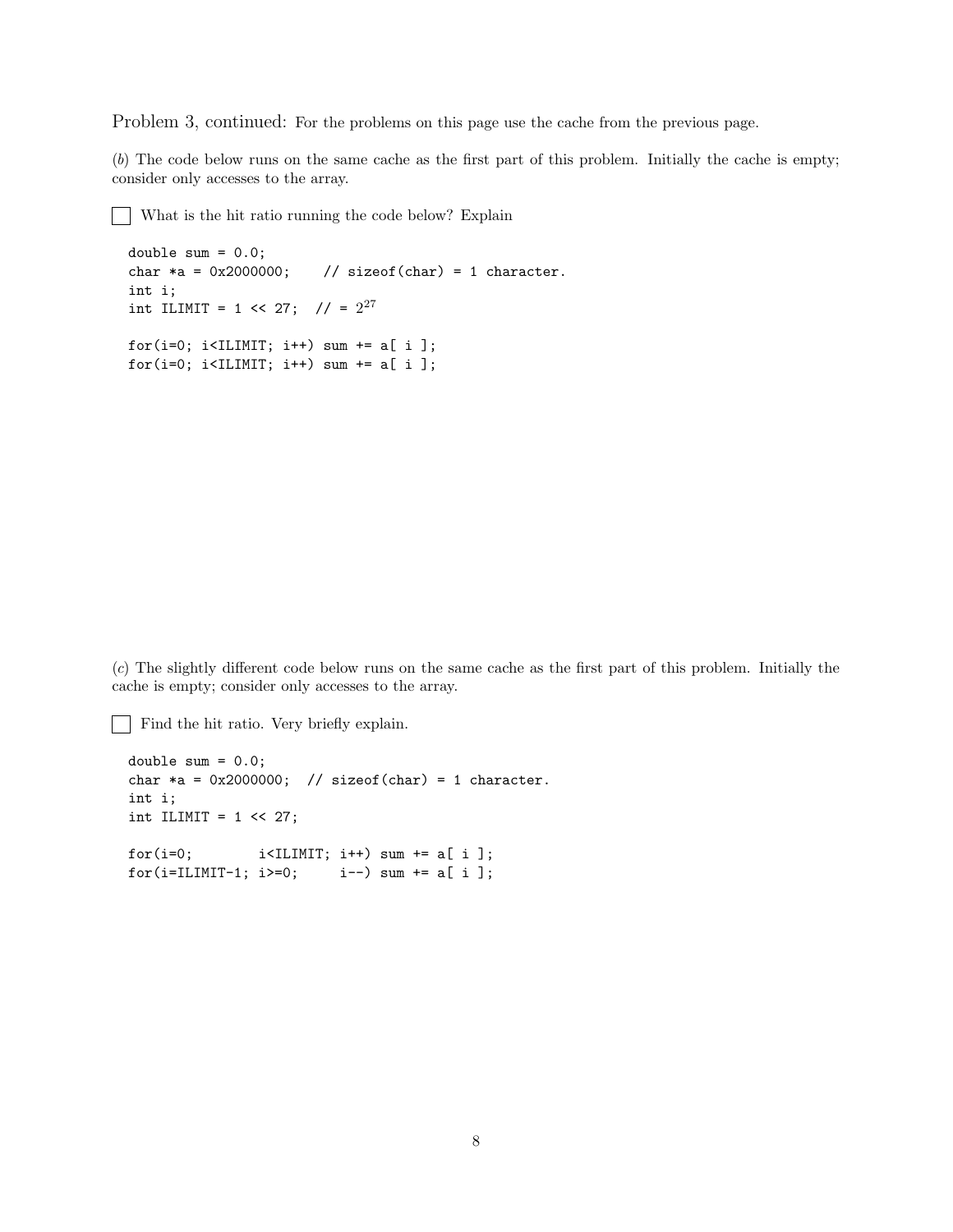Problem 4: Answer each question below.



| # Cycle        |  | 0 1 2 3 4 5 6 7                        |  |  |
|----------------|--|----------------------------------------|--|--|
| 1w r2, 0(r4)   |  | IF ID EX ME WB                         |  |  |
| add r1, r2, r3 |  | $TF$ $TD$ $\rightarrow$ $FX$ $MF$ . WB |  |  |
| xor r5, r6, r7 |  | $TF$ $TD$ $\rightarrow$ $FX$ $MF$ . WB |  |  |



Was impossible because:

add.d f0, f2, f4 IF ID A1 A2 A3 A4 ME WB

Fix.  $\mathcal{L}$ 

 $\mathbf{I}$ 

Was impossible because: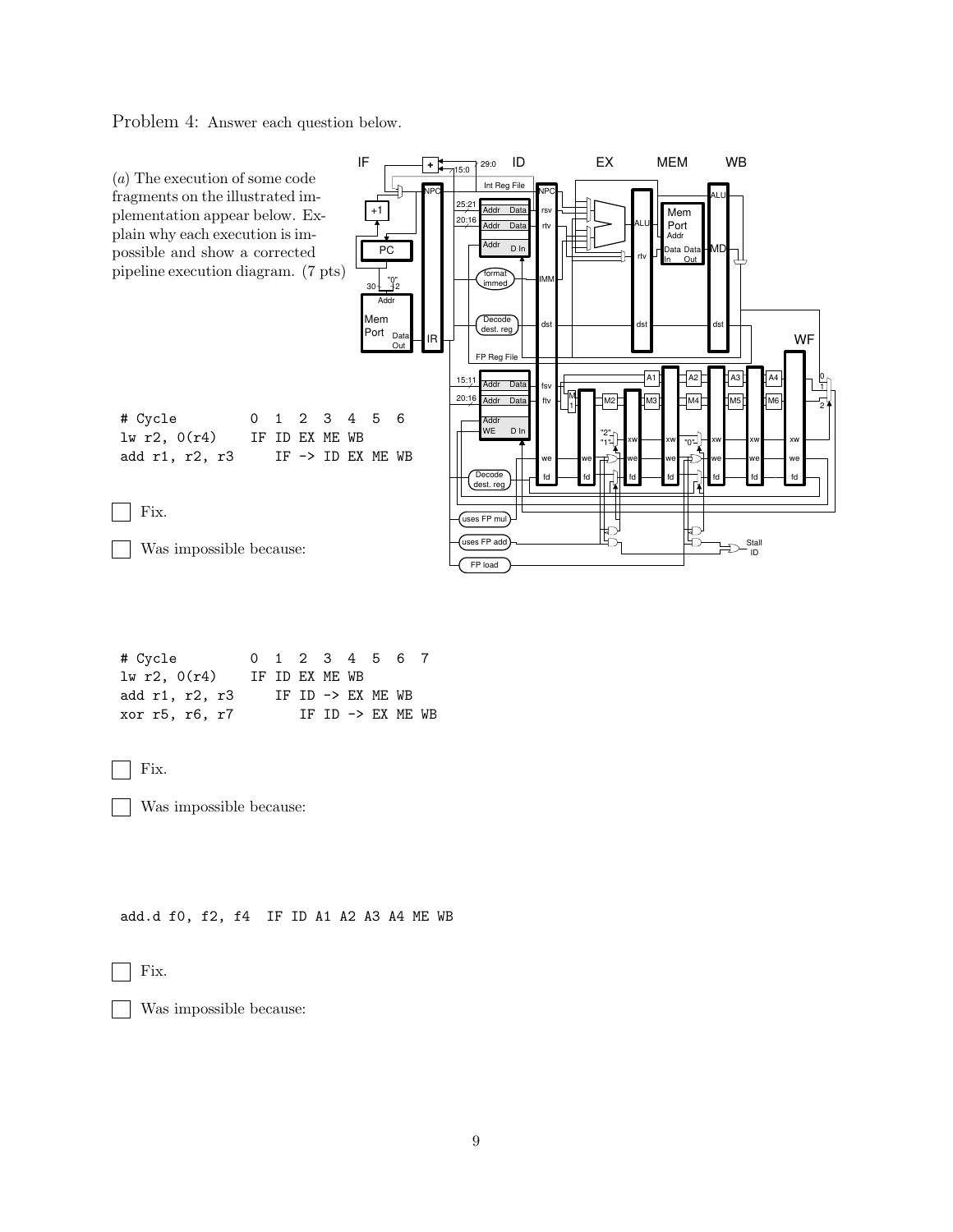(b) For each feature below indicate whether it is usually a feature of the ISA or the implementation, and explain why it's not a feature of the other. (7 pts)

Feature: The opcode can be found in bits 31:26.

ISA or Implementation?  $\mathcal{L}$ 

Why not the other?  $\mathbf{I}$ 

Feature: The add in the code below will stall for one cycle.

lw r1, 0(r2) add r3, r1, r4

┓ ISA or Implementation?

Why not the other?

Feature: Two consecutive delayed (as in MIPS) branches will yield unpredictable results. bneq r1, r2 DEST1 beq r3, r4 DEST2 addi r5, r6, r7 ISA or Implementation?

Why not the other?

Feature: Integer addition overflow raises exception.

ISA or Implementation?

Why not the other?  $\blacksquare$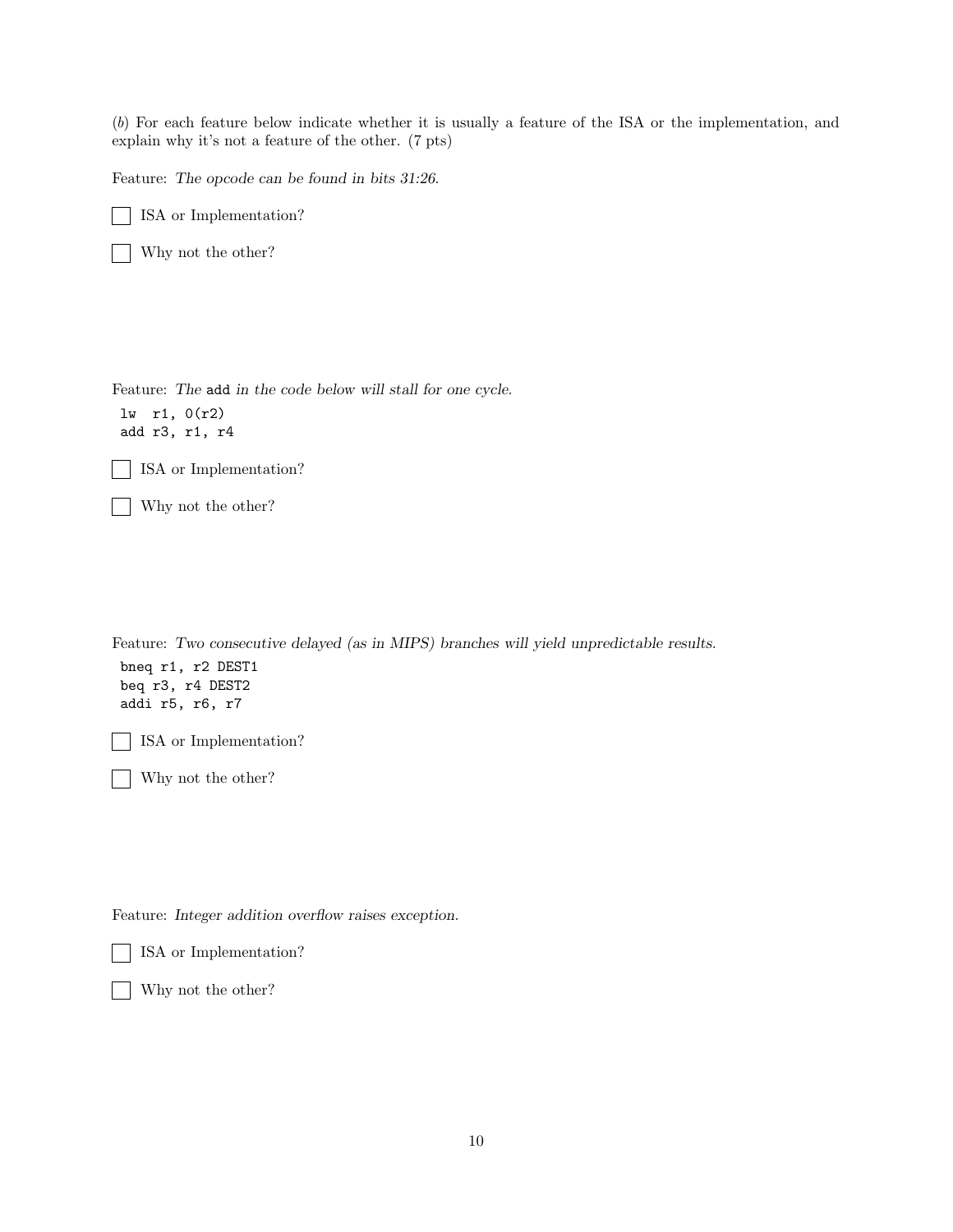(c) Consider the use of a packed-operand 8-bit add (of the type described in class) to speed up the code fragments below. For each fragment indicate whether it's certainly feasible, feasible with certain assumptions, or not feasible. (6 pts)

```
extern char *a, *b, *c;
for(i=0; i<1024; i++) a[i] = b[i] + c[i];\mathbf{I}Circle One: No. Yes! Yes, assuming ...
 Explain.
extern int *a, *b, *c;
for(i=0; i<1024; i++) a[i] = b[i] + c[i];Circle One: No. Yes! Yes, assuming ...
 \blacksquareExplain.
\blacksquareextern char *a, *b, *c;
for(i=1; i<1024; i++) a[i] = a[i] + a[i-1];
   Circle One: No. Yes! Yes, assuming ...
 \blacksquareExplain.
```